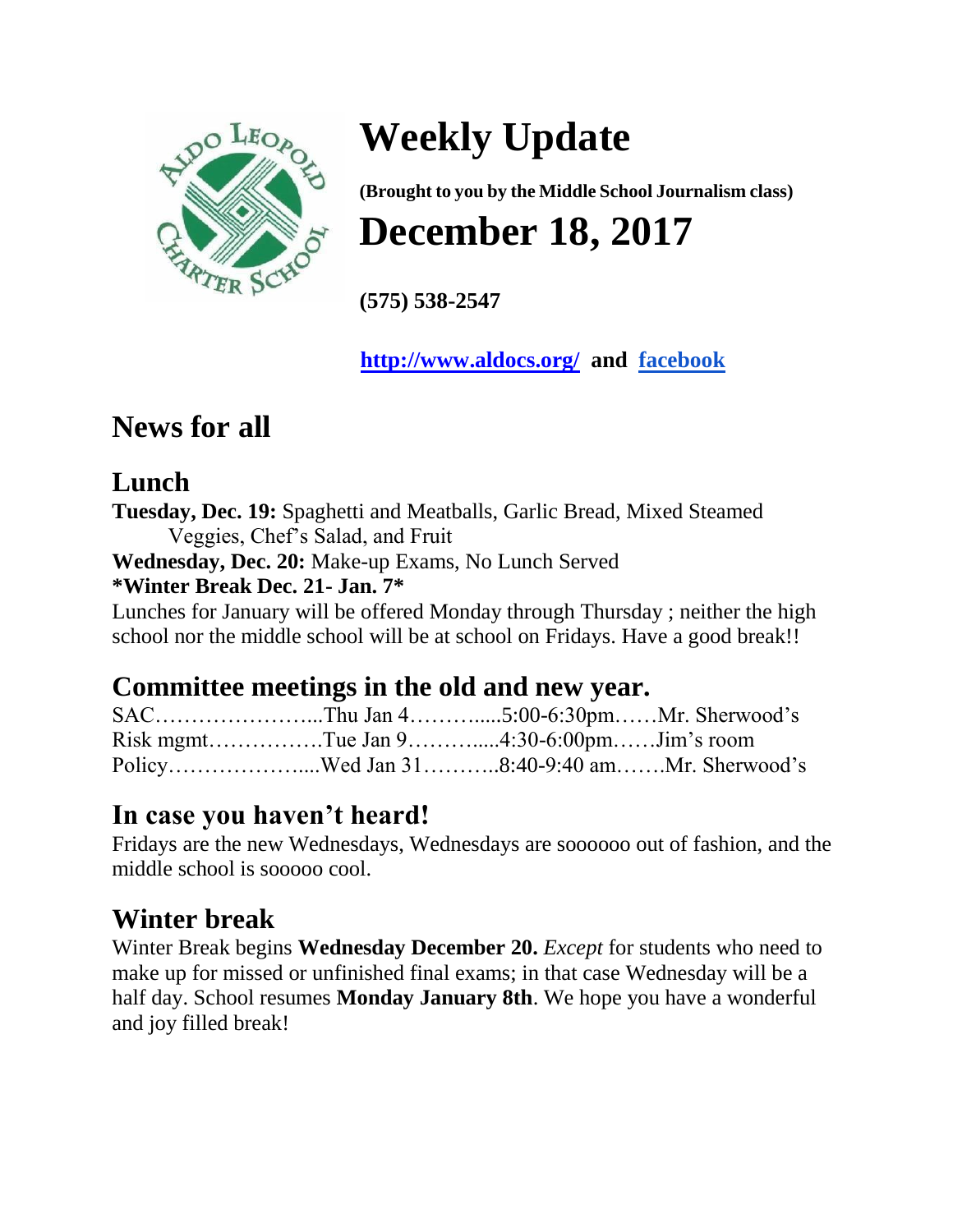### **Garden's Grants**

**Tricia Hurley**, our **YCC garden crew supervisor**, has been awarded a **\$2,400 grant from** *Keep New Mexico Beautiful* (KNMB). This grant will be used for all YCC crews and to help Aldo make a beautiful garden at our new location and to help join the middle school and the high school in more group building projects and activities. Next semester the YCC garden crew and Ecomonitors and the ALCS middle school are going to plant seedlings and grow plants using the grow lights and 200 bags of soil that ALCS received in a different grant last spring from KNMB. We thank everyone who worked so hard to get this grant and are very grateful to be finding ways to join the middle school with the high school. Have a great holiday and we will see your children planting next year!

### **High School**

### **The new year's here!! (almost)**

For the second semester of **YCC and internships** there are going to be a few changes. Our beloved YCC and internship coordinator, Deb Preusch, will retire soon, and seventh-grade teacher Mr. Guy Ramirez will be taking her place. **Deb is going to be missed very much** (especially by us here in the middle school journalism class)!

**To get an internship or a YCC job** for this upcoming semester you will need to sign up on Deb's door. Sign up officially starts on **Jan. 8, 2018** but you can also sign up any time before then. Have a great rest of the holiday season!

### **Change is good!**

`

The middle school Wednesday trips will be moving to Fridays. *Sometimes* the middle school and the high school Community Orientation class will combine forces to create an experience that will reach across grade levels, overcome preconceived judgements, surpass expectations, *and,* along the way, we may learn a thing or two.

### **Walking in a Winter Wonderland!**

**December 20th** from **7:00 to 10:00pm** at the **Old Elks Lodge** the high school will be having a **semi-formal Winter Wonderland dance**. Tickets can be purchased from high school student council members during lunch for \$5 per ticket or buy them at the door for \$8 per ticket.